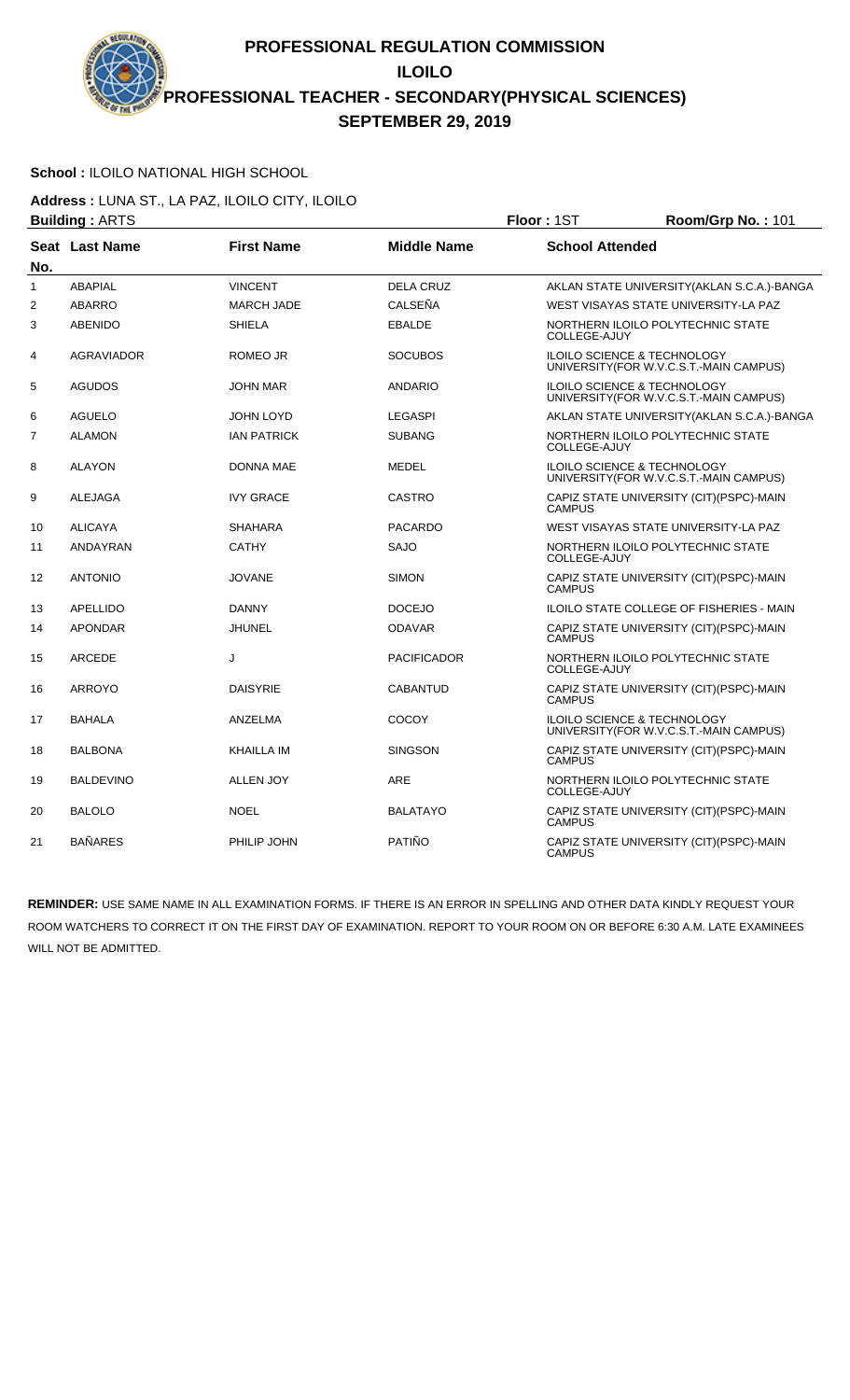# **School :** ILOILO NATIONAL HIGH SCHOOL

**Address :** LUNA ST., LA PAZ, ILOILO CITY, ILOILO **Building :** ARTS **Floor :** 1ST **Room/Grp No. :** 102

|     | <b>DUIIUIIIY</b> . ANTO |                       |                    | וטו. וטטו              | <b>NUUIIIIUI UU.</b> . IUZ                                                        |
|-----|-------------------------|-----------------------|--------------------|------------------------|-----------------------------------------------------------------------------------|
| No. | Seat Last Name          | <b>First Name</b>     | <b>Middle Name</b> | <b>School Attended</b> |                                                                                   |
| 1   | <b>BANQUERO</b>         | <b>GERALDINE</b>      | <b>BARILLO</b>     | <b>BINALBAGAN</b>      | CARLOS HILADO STATE COLLEGE OF FISHERIES-                                         |
| 2   | <b>BANTIGUE</b>         | <b>RICHIE</b>         | <b>CUATRIZ</b>     |                        | AKLAN STATE UNIVERSITY(AKLAN S.C.A.)-BANGA                                        |
| 3   | <b>BARAL</b>            | ANGELICA JOY          | <b>SUCOB</b>       | <b>CAMPUS</b>          | CAPIZ STATE UNIVERSITY (CIT)(PSPC)-MAIN                                           |
| 4   | <b>BARRIDA</b>          | <b>MARCH GERMAINE</b> | <b>LONGNO</b>      |                        | WEST VISAYAS STATE UNIVERSITY-LA PAZ                                              |
| 5   | <b>BASAYGAN</b>         | <b>VANESSA JOAN</b>   | <b>BAYANBAN</b>    |                        | <b>ILOILO STATE COLLEGE OF FISHERIES - MAIN</b>                                   |
| 6   | <b>BELVIS</b>           | <b>JANNAH MAE</b>     | <b>DELOS REYES</b> | <b>CAMPUS</b>          | CAPIZ STATE UNIVERSITY (CIT) (PSPC)-MAIN                                          |
| 7   | <b>BERDIN</b>           | <b>CLEMENCE</b>       | <b>ALBESTOR</b>    |                        | <b>ILOILO SCIENCE &amp; TECHNOLOGY</b><br>UNIVERSITY (FOR W.V.C.S.T.-MAIN CAMPUS) |
| 8   | <b>BERNABE</b>          | <b>JEARCEL</b>        | <b>FOJAS</b>       |                        | AKLAN STATE UNIVERSITY (AKLAN S.C.A.)-BANGA                                       |
| 9   | <b>BERNARDO</b>         | LOUIE JOHN            | <b>CASIPLE</b>     | <b>CAMPUS</b>          | CAPIZ STATE UNIVERSITY (CIT)(PSPC)-MAIN                                           |
| 10  | <b>BESANA</b>           | <b>MARK PHILIP</b>    | <b>ZAMENIO</b>     |                        | AKLAN STATE UNIVERSITY (AKLAN S.C.A.)-BANGA                                       |
| 11  | <b>BESANA</b>           | <b>WILMA</b>          | <b>ANDRADA</b>     | <b>CAMPUS</b>          | CAPIZ STATE UNIVERSITY (CIT)(PSPC)-MAIN                                           |
| 12  | <b>BIGNAYAN</b>         | <b>REA MAY</b>        | <b>BATCHAR</b>     |                        | <b>ILOILO SCIENCE &amp; TECHNOLOGY</b><br>UNIVERSITY (FOR W.V.C.S.T.-MAIN CAMPUS) |
| 13  | <b>BIÑAS</b>            | <b>SHERLY MAE</b>     | <b>GABALDON</b>    |                        | WEST VISAYAS STATE UNIVERSITY-LA PAZ                                              |
| 14  | <b>BOLANTE</b>          | <b>EDEN</b>           | <b>MINA</b>        | <b>CAMPUS</b>          | CAPIZ STATE UNIVERSITY (CIT)(PSPC)-MAIN                                           |
| 15  | <b>BONTOGON</b>         | <b>MARIAFE</b>        | <b>FERNANDEZ</b>   |                        | AKLAN STATE UNIVERSITY (AKLAN S.C.A.)-BANGA                                       |
| 16  | <b>BRILLANTES</b>       | <b>STECEY ANN</b>     | <b>BALBAGUIO</b>   | COLLEGE-AJUY           | NORTHERN ILOILO POLYTECHNIC STATE                                                 |
| 17  | <b>BUENAFE</b>          | <b>ROSALYN</b>        | DE LA PEÑA         | COLLEGE-AJUY           | NORTHERN ILOILO POLYTECHNIC STATE                                                 |
| 18  | <b>BUTALON</b>          | <b>GIZEL MAE</b>      | <b>TEJADA</b>      | <b>CAMPUS</b>          | CAPIZ STATE UNIVERSITY (CIT)(PSPC)-MAIN                                           |
| 19  | CAADLAWON               | <b>IRISH JOYCE</b>    | <b>VILLAS</b>      |                        | <b>ILOILO SCIENCE &amp; TECHNOLOGY</b><br>UNIVERSITY(FOR W.V.C.S.T.-MAIN CAMPUS)  |
| 20  | <b>CAALIM</b>           | <b>CHRISTINE JOY</b>  | <b>DANA</b>        |                        | WEST VISAYAS STATE UNIVERSITY-LA PAZ                                              |
| 21  | CACHO                   | <b>CLARIZE MARIE</b>  | <b>TRABADO</b>     | COLLEGE-AJUY           | NORTHERN ILOILO POLYTECHNIC STATE                                                 |
| 22  | CACHO                   | <b>SHIRLEN</b>        | <b>BRONDA</b>      | COLLEGE-AJUY           | NORTHERN ILOILO POLYTECHNIC STATE                                                 |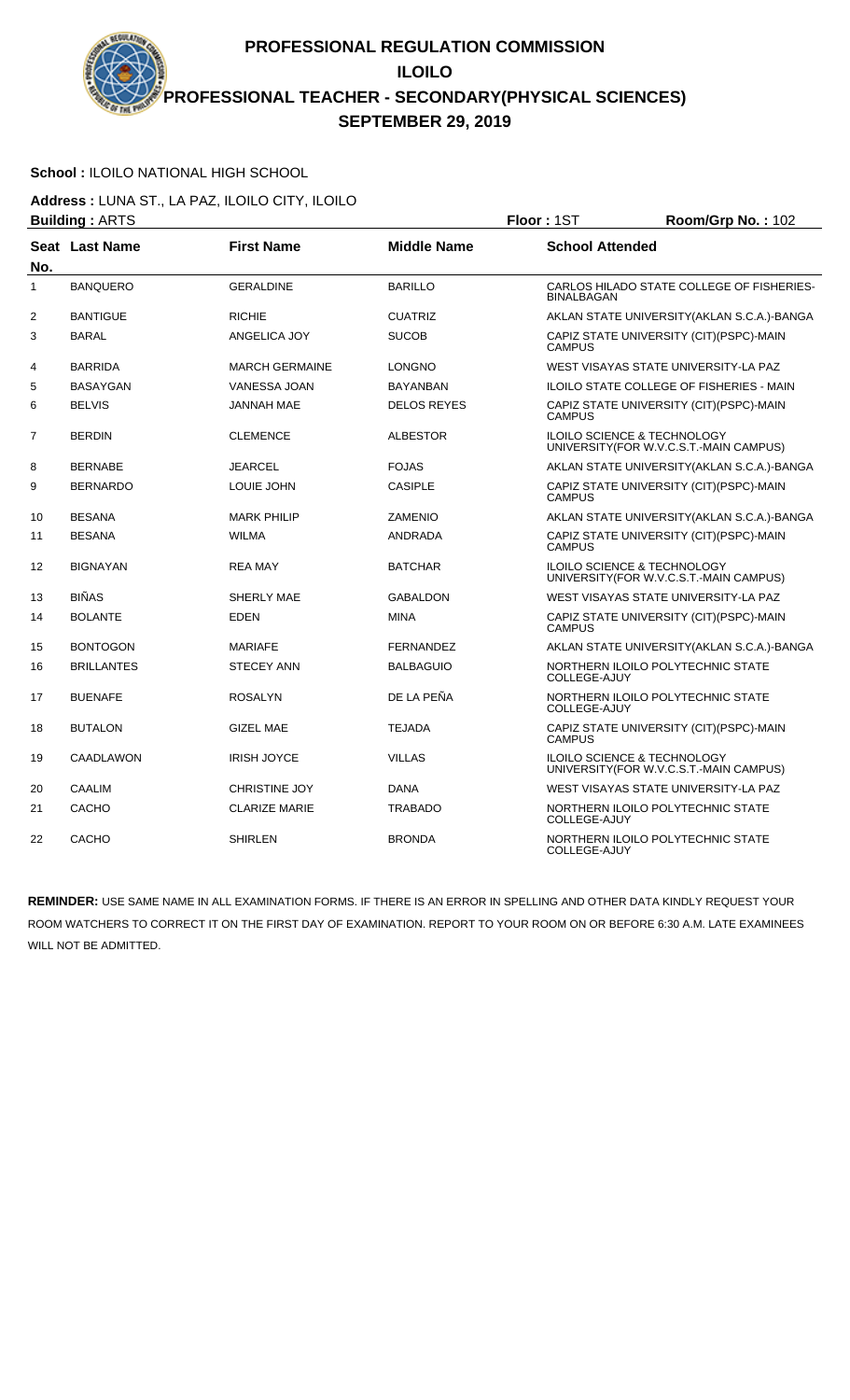# **School :** ILOILO NATIONAL HIGH SCHOOL

**Address :** LUNA ST., LA PAZ, ILOILO CITY, ILOILO **Building : ARTS Floor : 1ST Room/Grp No. : 103** 

| No.            | Seat Last Name     | <b>First Name</b>     | <b>Middle Name</b> | <b>School Attended</b>                                                           |
|----------------|--------------------|-----------------------|--------------------|----------------------------------------------------------------------------------|
| $\mathbf{1}$   | CAHILIG            | <b>CATHELYN</b>       | <b>RAMOS</b>       | AKLAN STATE UNIVERSITY (AKLAN S.C.A.)-BANGA                                      |
| 2              | <b>CAHILIG</b>     | <b>CATHERYN</b>       | <b>RAMOS</b>       | AKLAN STATE UNIVERSITY (AKLAN S.C.A.)-BANGA                                      |
| 3              | <b>CALERA</b>      | <b>JANICA</b>         | <b>BAQUERIZA</b>   | NORTHERN ILOILO POLYTECHNIC STATE<br>COLLEGE-AJUY                                |
| 4              | <b>CAOYONAN</b>    | <b>KATRINA</b>        | <b>SABES</b>       | WEST VISAYAS STATE UNIVERSITY-LA PAZ                                             |
| 5              | CARCERO            | <b>VINA</b>           | <b>MIRANTE</b>     | ILOILO SCIENCE & TECHNOLOGY<br>UNIVERSITY (FOR W.V.C.S.T.-MAIN CAMPUS)           |
| 6              | <b>CASALMER</b>    | <b>CHRISTIAN REY</b>  | <b>LATUMBO</b>     | WEST VISAYAS STATE UNIVERSITY-LA PAZ                                             |
| $\overline{7}$ | <b>CASTOR</b>      | PAUL CARLO            | PANALIGAN          | WEST VISAYAS STATE UNIVERSITY-LA PAZ                                             |
| 8              | <b>CELESTE</b>     | <b>REMELIA</b>        | PILLO              | ILOILO STATE COLLEGE OF FISHERIES - MAIN                                         |
| 9              | CELIZ              | <b>LESLIE JANE</b>    | <b>IGNACIO</b>     | ILOILO SCIENCE & TECHNOLOGY<br>UNIVERSITY(FOR W.V.C.S.T.-MAIN CAMPUS)            |
| 10             | <b>CLARIDAD</b>    | <b>JULIE</b>          | <b>CELENDRO</b>    | <b>ILOILO SCIENCE &amp; TECHNOLOGY</b><br>UNIVERSITY(FOR W.V.C.S.T.-MAIN CAMPUS) |
| 11             | COLICO             | <b>DYAN JISSEL</b>    | <b>SERASPI</b>     | AKLAN STATE UNIVERSITY (AKLAN S.C.A.)-BANGA                                      |
| 12             | <b>CONSTANTINO</b> | <b>ALVIN</b>          | <b>ZOLINA</b>      | AKLAN STATE UNIVERSITY (AKLAN S.C.A.)-BANGA                                      |
| 13             | CORDERO            | <b>JOVI MARIE</b>     | <b>BLANCAVER</b>   | <b>ILOILO SCHOOL OF ARTS &amp; TRADES</b>                                        |
| 14             | <b>CORROS</b>      | PETER JAY             | <b>BAJADOR</b>     | CAPIZ STATE UNIVERSITY (CIT)(PSPC)-MAIN<br><b>CAMPUS</b>                         |
| 15             | <b>CORTEZ</b>      | <b>JOSHUA REYNOLD</b> | ARCAÑO             | WEST VISAYAS STATE UNIVERSITY-LA PAZ                                             |
| 16             | <b>CUALES</b>      | <b>FATIMA JOY</b>     | <b>RETEO</b>       | AKLAN STATE UNIVERSITY (AKLAN S.C.A.)-BANGA                                      |
| 17             | DE JUAN            | <b>JYMMS KENT</b>     | <b>TURANG</b>      | AKLAN STATE UNIVERSITY (AKLAN S.C.A.)-BANGA                                      |
| 18             | DE JUSTO           | <b>DORIS</b>          | $IG-IG$            | CAPIZ STATE UNIVERSITY (CIT)(PSPC)-MAIN<br><b>CAMPUS</b>                         |
| 19             | DE LOS SANTOS      | <b>RENIA</b>          | <b>BARRERA</b>     | WEST VISAYAS STATE UNIVERSITY-LA PAZ                                             |
| 20             | DE LOS SANTOS      | <b>REX</b>            | <b>SUALOG</b>      | AKLAN STATE UNIVERSITY (AKLAN S.C.A.)-BANGA                                      |
| 21             | <b>DELA CRUZ</b>   | <b>ALLYZA</b>         | <b>ARNAIZ</b>      | AKLAN STATE UNIVERSITY (AKLAN S.C.A.)-BANGA                                      |
| 22             | <b>DELICANO</b>    | <b>LOUNIE</b>         | <b>CELESTE</b>     | NORTHERN ILOILO POLYTECHNIC STATE<br>COLLEGE-AJUY                                |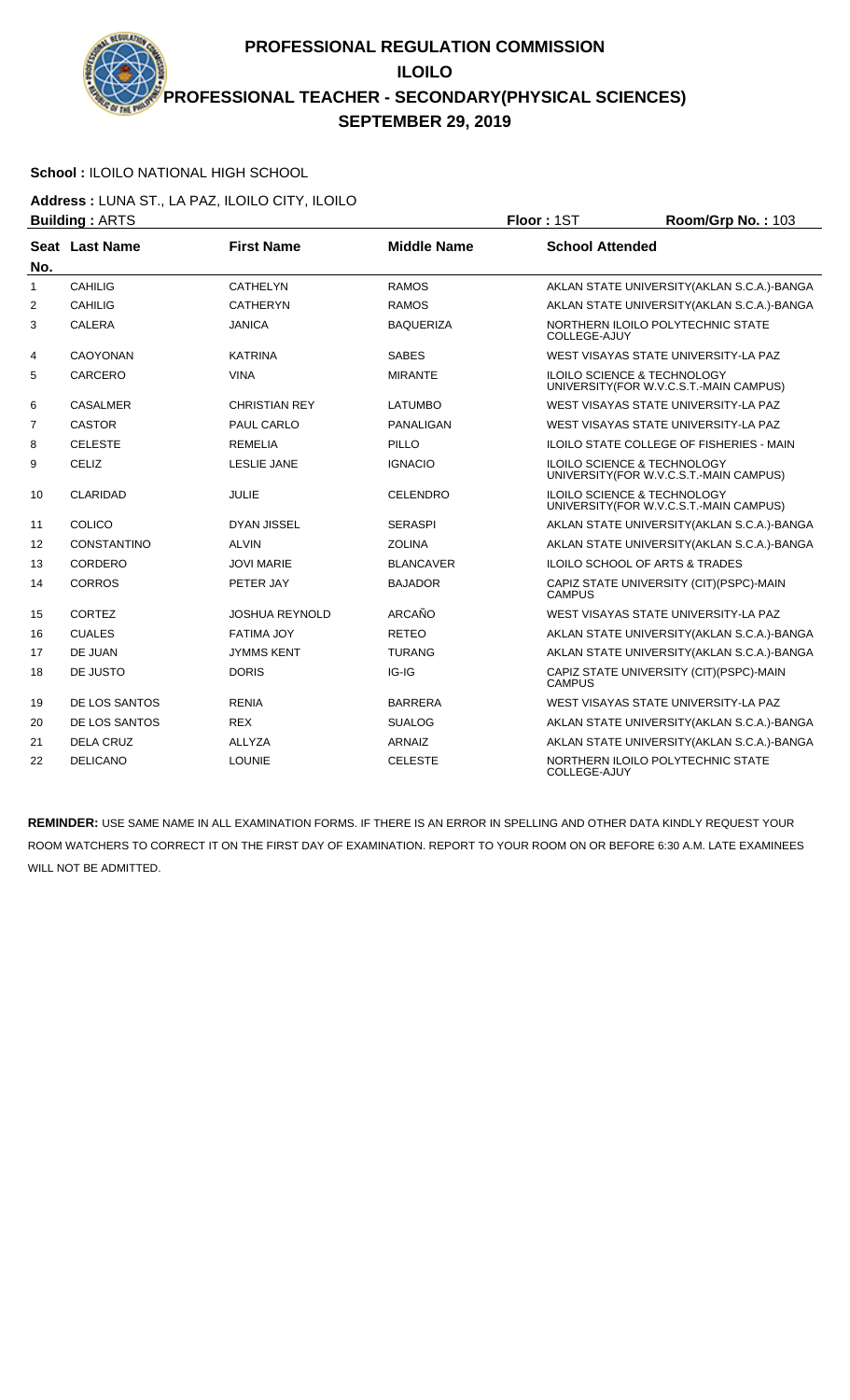# **School :** ILOILO NATIONAL HIGH SCHOOL

**Address :** LUNA ST., LA PAZ, ILOILO CITY, ILOILO **Building : ARTS Floor : 1ST Room/Grp No. : 104** 

|                | <b>Dununiy</b> . An i O |                      |                    | .<br>110011110111101111101                                                       |
|----------------|-------------------------|----------------------|--------------------|----------------------------------------------------------------------------------|
| No.            | Seat Last Name          | <b>First Name</b>    | <b>Middle Name</b> | <b>School Attended</b>                                                           |
| 1              | <b>DEVELOS</b>          | <b>JOVAN</b>         | <b>BINIBINI</b>    | CAPIZ STATE UNIVERSITY (CIT)(PSPC)-MAIN<br><b>CAMPUS</b>                         |
| 2              | <b>DIAZ</b>             | <b>ANGELIKA</b>      | <b>BAGONOC</b>     | NORTHERN ILOILO POLYTECHNIC STATE<br>COLLEGE-AJUY                                |
| 3              | <b>DIONISIO</b>         | <b>KESIA</b>         | <b>RESCO</b>       | AKLAN STATE UNIVERSITY(AKLAN S.C.A.)-BANGA                                       |
| 4              | <b>DUEÑAS</b>           | <b>ARNEL</b>         | <b>ARE</b>         | NORTHERN ILOILO POLYTECHNIC STATE<br>COLLEGE-AJUY                                |
| 5              | <b>ESCALERA</b>         | <b>ELENED JEAN</b>   | ANDRADA            | CAPIZ STATE UNIVERSITY (CIT)(PSPC)-MAIN<br><b>CAMPUS</b>                         |
| 6              | <b>ESLABAN</b>          | <b>GERALD</b>        | <b>VARGAS</b>      | CAPIZ STATE UNIVERSITY (CIT)(PSPC)-MAIN<br><b>CAMPUS</b>                         |
| $\overline{7}$ | <b>ESPARAR</b>          | <b>CLYDEL HOPE</b>   | <b>PADILLA</b>     | WEST VISAYAS STATE UNIVERSITY-LA PAZ                                             |
| 8              | <b>ESPEDION</b>         | <b>RAYMOND</b>       | <b>MASCARIÑAS</b>  | ILOILO SCIENCE & TECHNOLOGY<br>UNIVERSITY (FOR W.V.C.S.T.-MAIN CAMPUS)           |
| 9              | <b>ESPINOSA</b>         | <b>LUISA</b>         | <b>YEBAN</b>       | WEST VISAYAS STATE UNIVERSITY-LA PAZ                                             |
| 10             | <b>ESTAPON</b>          | <b>RAGELLE</b>       | <b>TORRES</b>      | ILOILO SCIENCE & TECHNOLOGY<br>UNIVERSITY (FOR W.V.C.S.T.-MAIN CAMPUS)           |
| 11             | <b>ESTIALBO</b>         | MAY-ANN              | <b>GARDOSE</b>     | CAPIZ STATE UNIVERSITY-TAPAZ (formerly PANAY<br>STATE POLYTECHNIC COLLEGE-TAPAZ) |
| 12             | <b>ESTORQUE</b>         | <b>RAQUEL</b>        | <b>DIZON</b>       | CAPIZ STATE UNIVERSITY (CIT)(PSPC)-MAIN<br><b>CAMPUS</b>                         |
| 13             | FA-ALA                  | <b>JEAN</b>          | <b>NAGPATON</b>    | WEST VISAYAS STATE UNIVERSITY-LA PAZ                                             |
| 14             | <b>FAJARDO</b>          | <b>ROGELIO JR</b>    | <b>ALEGRE</b>      | PHILIPPINE NORMAL UNIVERSITY- VISAYAS                                            |
| 15             | <b>FELICIANO</b>        | <b>NEIL JOHN</b>     | <b>GUINTO</b>      | AKLAN STATE UNIVERSITY (AKLAN S.C.A.)-BANGA                                      |
| 16             | <b>FERRARIS</b>         | <b>PRICIOUS DEE</b>  | <b>CASTOR</b>      | WEST VISAYAS STATE UNIVERSITY-LA PAZ                                             |
| 17             | <b>FERRER</b>           | <b>KIMBERLYN</b>     | <b>AYOSA</b>       | CAPIZ STATE UNIVERSITY (CIT)(PSPC)-MAIN<br><b>CAMPUS</b>                         |
| 18             | <b>FLAVIANO</b>         | <b>INEZ JAMELA</b>   | <b>FERASOL</b>     | AKLAN STATE UNIVERSITY (AKLAN S.C.A.)-BANGA                                      |
| 19             | <b>FLORES</b>           | <b>JOHN VINEDICK</b> | <b>RENTINO</b>     | AKLAN STATE UNIVERSITY(AKLAN S.C.A.)-BANGA                                       |
| 20             | <b>FORTALEZA</b>        | <b>JASMIN GRACE</b>  | <b>DIANA</b>       | WEST VISAYAS STATE UNIVERSITY-LA PAZ                                             |
| 21             | <b>FUENTES</b>          | PEARL HYACYNTH       | <b>DABI</b>        | WEST VISAYAS STATE UNIVERSITY-LA PAZ                                             |
| 22             | <b>FUYONAN</b>          | <b>LEILANIE</b>      | <b>ONATO</b>       | CAPIZ STATE UNIVERSITY (CIT)(PSPC)-MAIN<br><b>CAMPUS</b>                         |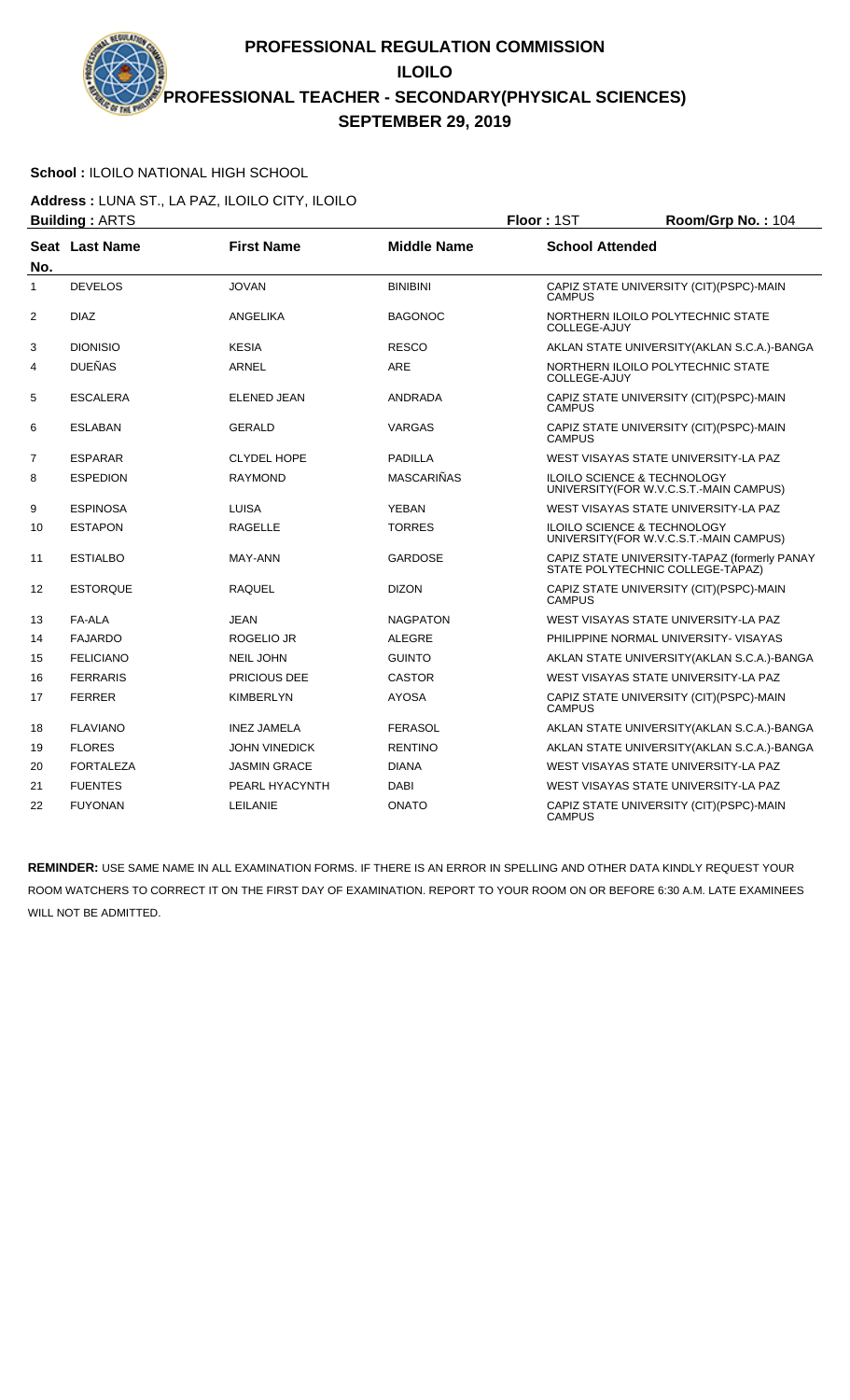#### **School :** ILOILO NATIONAL HIGH SCHOOL

**Address :** LUNA ST., LA PAZ, ILOILO CITY, ILOILO **Building :** ARTS **Floor :** 2ND **Room/Grp No. :** 201

|                | ט באו <i>ם</i> . פווועווע |                      |                     | שום . ניטיו<br>$11001110$ ulu 110. . 201                                          |
|----------------|---------------------------|----------------------|---------------------|-----------------------------------------------------------------------------------|
| No.            | Seat Last Name            | <b>First Name</b>    | <b>Middle Name</b>  | <b>School Attended</b>                                                            |
| $\mathbf{1}$   | <b>GABASA</b>             | <b>MELAJEN</b>       | <b>GALLEGO</b>      | WEST VISAYAS STATE UNIVERSITY-LA PAZ                                              |
| $\overline{2}$ | <b>GABAYERON</b>          | <b>CYAN</b>          | <b>ARTICUNA</b>     | NORTHERN ILOILO POLYTECHNIC STATE<br>COLLEGE-AJUY                                 |
| 3              | <b>GABUCAY</b>            | <b>JERRYLINE</b>     | HERNANDEZ           | CAPIZ STATE UNIVERSITY-TAPAZ (formerly PANAY<br>STATE POLYTECHNIC COLLEGE-TAPAZ)  |
| 4              | <b>GALARIO</b>            | ALAINA JESSA         | PALOMATA            | WEST VISAYAS STATE UNIVERSITY-LA PAZ                                              |
| 5              | <b>GALLANO</b>            | <b>GIRLIE</b>        | <b>BANDAJANDONG</b> | <b>ILOILO SCIENCE &amp; TECHNOLOGY</b><br>UNIVERSITY (FOR W.V.C.S.T.-MAIN CAMPUS) |
| 6              | <b>GERMINA</b>            | <b>JEREMIE</b>       | MALECOSIO           | CAPIZ STATE UNIVERSITY (CIT)(PSPC)-MAIN<br><b>CAMPUS</b>                          |
| 7              | <b>GERVACIO</b>           | <b>DUNEDEN</b>       | ZAULDA              | AKLAN CATHOLIC COLLEGE (formerly AKLAN<br>COLLEGE)                                |
| 8              | <b>GESTALAO</b>           | KHENLY JOHN          |                     | ILOILO SCIENCE & TECHNOLOGY<br>UNIVERSITY (FOR W.V.C.S.T.-MAIN CAMPUS)            |
| 9              | <b>GESTIADA</b>           | <b>CHRISTINE</b>     | <b>PELESORES</b>    | WEST VISAYAS STATE UNIVERSITY-LA PAZ                                              |
| 10             | <b>GOMEZ</b>              | <b>JESSA MAY</b>     | <b>DANDOY</b>       | AKLAN STATE UNIVERSITY (AKLAN S.C.A.)-BANGA                                       |
| 11             | <b>GUIRNALDO</b>          | <b>MA NADINE</b>     | <b>MALICSE</b>      | AKLAN STATE UNIVERSITY (AKLAN S.C.A.)-BANGA                                       |
| 12             | <b>HALLEGADO</b>          | <b>GEVELYN</b>       | <b>MAQUILING</b>    | CAPIZ STATE UNIVERSITY (CIT)(PSPC)-MAIN<br><b>CAMPUS</b>                          |
| 13             | <b>HALWAN</b>             | <b>JOAN</b>          | <b>ADIONG</b>       | CAPIZ STATE UNIVERSITY (CIT)(PSPC)-MAIN<br><b>CAMPUS</b>                          |
| 14             | <b>IBISATE</b>            | <b>CHRISTINE JOY</b> | ARBITRARIO          | AKLAN STATE UNIVERSITY (AKLAN S.C.A.)-BANGA                                       |
| 15             | <b>IJALO</b>              | <b>ALDRIN</b>        | <b>INAN</b>         | AKLAN STATE UNIVERSITY (AKLAN S.C.A.)-BANGA                                       |
| 16             | <b>IRA</b>                | <b>GERALDINE</b>     | <b>OMES</b>         | ILOILO STATE COLLEGE OF FISHERIES - MAIN                                          |
| 17             | <b>ITALIA</b>             | <b>DAVE</b>          | LUTERO              | <b>ILOILO SCIENCE &amp; TECHNOLOGY</b><br>UNIVERSITY(FOR W.V.C.S.T.-MAIN CAMPUS)  |
| 18             | <b>JAMILLO</b>            | LYSLY                | SADIANG-ABAY        | ILOILO SCIENCE & TECHNOLOGY<br>UNIVERSITY(FOR W.V.C.S.T.-MAIN CAMPUS)             |
| 19             | <b>JAMOYOT</b>            | <b>RENA MAE</b>      | <b>GERMINO</b>      | <b>ILOILO SCIENCE &amp; TECHNOLOGY</b><br>UNIVERSITY (FOR W.V.C.S.T.-MAIN CAMPUS) |
| 20             | <b>JAVIER</b>             | CLEO                 | <b>ZAPATOS</b>      | AKLAN STATE UNIVERSITY (AKLAN S.C.A.)-BANGA                                       |
| 21             | <b>JIMENEZ</b>            | <b>MARIA ELEN</b>    | <b>BIENES</b>       | CAPIZ STATE UNIVERSITY-TAPAZ (formerly PANAY<br>STATE POLYTECHNIC COLLEGE-TAPAZ)  |
| 22             | LABANG                    | <b>HERMELINE</b>     | <b>HUERTAS</b>      | WEST VISAYAS STATE UNIVERSITY-LA PAZ                                              |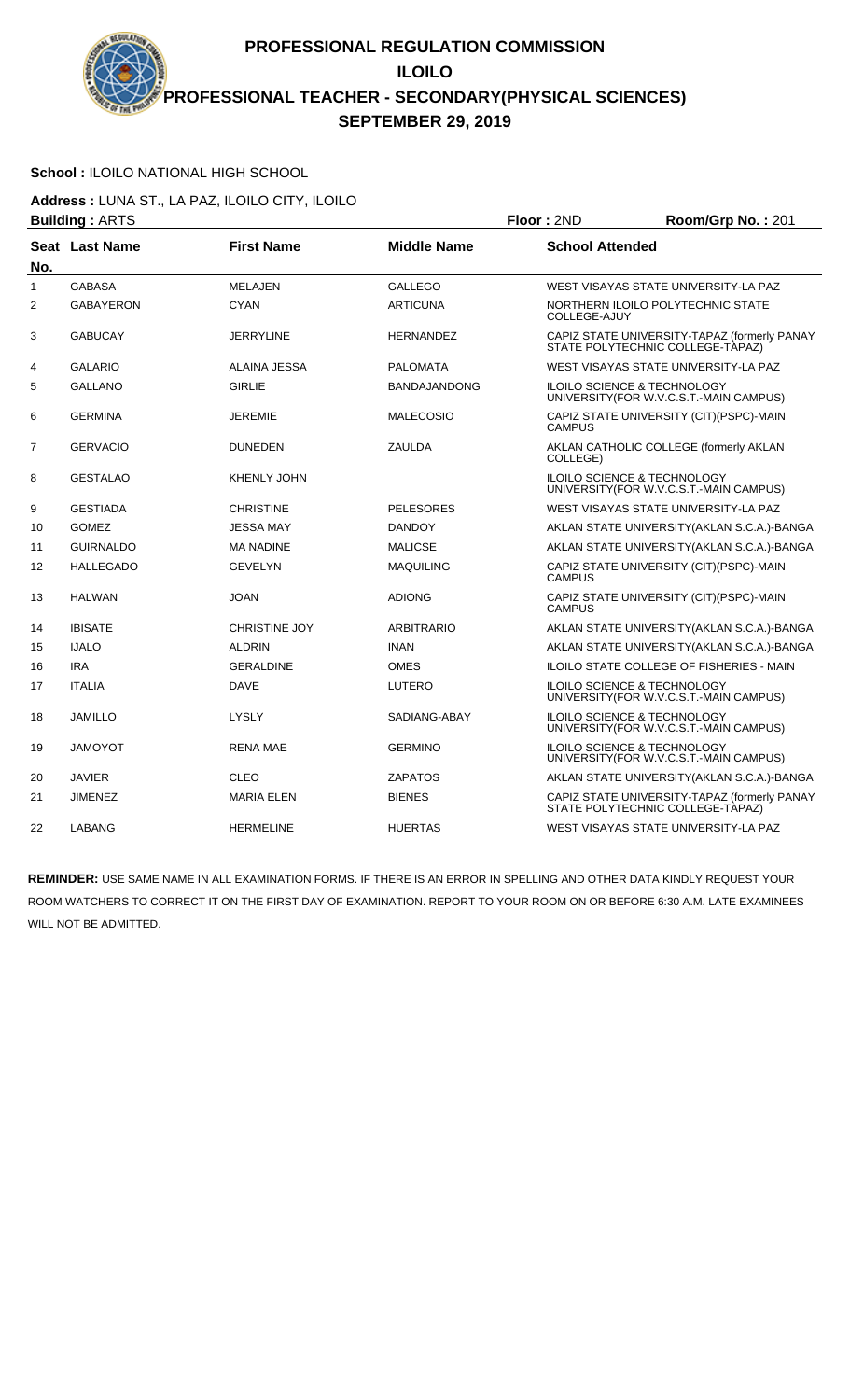# **School :** ILOILO NATIONAL HIGH SCHOOL

**Address :** LUNA ST., LA PAZ, ILOILO CITY, ILOILO **Building :** ARTS **Floor :** 2ND **Room/Grp No. :** 202

|                | Panamg . <b>7</b> 8 8 9 |                       |                    | .                                                                                 |
|----------------|-------------------------|-----------------------|--------------------|-----------------------------------------------------------------------------------|
| No.            | Seat Last Name          | <b>First Name</b>     | <b>Middle Name</b> | <b>School Attended</b>                                                            |
| 1              | <b>LABIAL</b>           | <b>GLADYS-ANN</b>     | <b>DELA CRUZ</b>   | AKLAN STATE UNIVERSITY-NATIONAL COLLEGE<br>OF FISHERIES                           |
| 2              | <b>LAPLANA</b>          | <b>MHEYA MAE</b>      | <b>ELARDO</b>      | <b>CENTRAL PHILIPPINE UNIVERSITY</b>                                              |
| 3              | <b>LATUMBO</b>          | <b>RHEA</b>           | <b>ALOQUIN</b>     | WEST VISAYAS STATE UNIVERSITY-LA PAZ                                              |
| 4              | <b>LAURESTA</b>         | <b>ERICA</b>          | <b>GENON</b>       | WEST VISAYAS STATE UNIVERSITY-LA PAZ                                              |
| 5              | LAVENTE                 | VANNETH               | <b>BARRIOS</b>     | ILOILO SCIENCE & TECHNOLOGY<br>UNIVERSITY (FOR W.V.C.S.T.-MAIN CAMPUS)            |
| 6              | LAYOG                   | <b>JUSTINE FAYE</b>   | <b>SOLEN</b>       | WEST VISAYAS STATE UNIVERSITY-LA PAZ                                              |
| $\overline{7}$ | <b>LEBUNA</b>           | <b>KRIS JAN</b>       | <b>LASTIERRE</b>   | <b>ILOILO SCIENCE &amp; TECHNOLOGY</b><br>UNIVERSITY (FOR W.V.C.S.T.-MAIN CAMPUS) |
| 8              | <b>LINDONG</b>          | <b>JAMIL</b>          | <b>ESCORPISO</b>   | WEST VISAYAS STATE UNIVERSITY-LA PAZ                                              |
| 9              | <b>LOPEZ</b>            | <b>CELIA ANDREA</b>   | <b>SUMERGIDO</b>   | NORTHERN ILOILO POLYTECHNIC STATE<br>COLLEGE-AJUY                                 |
| 10             | <b>MARCELINO</b>        | <b>MAE ANN</b>        | <b>DONDON</b>      | CAPIZ STATE UNIVERSITY (CIT)(PSPC)-MAIN<br><b>CAMPUS</b>                          |
| 11             | <b>MARTINEZ</b>         | <b>ALYSSA MAE</b>     | <b>ALABAN</b>      | CAPIZ STATE UNIVERSITY (CIT)(PSPC)-MAIN<br><b>CAMPUS</b>                          |
| 12             | <b>MENTINO</b>          | <b>MAILYN</b>         | <b>ELEUTERIO</b>   | CAPIZ STATE UNIVERSITY-TAPAZ (formerly PANAY<br>STATE POLYTECHNIC COLLEGE-TAPAZ)  |
| 13             | <b>MONARES</b>          | <b>CHRISTINE ANNE</b> | <b>RETIRO</b>      | AKLAN STATE UNIVERSITY (AKLAN S.C.A.)-BANGA                                       |
| 14             | MONTAÑO                 | <b>BERNANDITA</b>     | <b>MARSAN</b>      | CAPIZ STATE UNIVERSITY-TAPAZ (formerly PANAY<br>STATE POLYTECHNIC COLLEGE-TAPAZ)  |
| 15             | <b>MONTUYA</b>          | <b>MARY ELLEN</b>     | <b>BAGAMAN</b>     | CARLOS A. HILADO MEMORIAL STATE COLLEGE-<br><b>TALISAY</b>                        |
| 16             | <b>NACIONGAYO</b>       | <b>DANIELLE</b>       | <b>MENDOZA</b>     | UNIVERSITY OF THE PHILIPPINES-VISAYAS-<br><b>ILOILO CITY</b>                      |
| 17             | <b>NALA</b>             | <b>JORALYN</b>        | <b>RAMOS</b>       | AKLAN STATE UNIVERSITY (AKLAN S.C.A.)-BANGA                                       |
| 18             | <b>NALANGAN</b>         | <b>MARIEL</b>         | <b>ZAQUITA</b>     | AKLAN STATE UNIVERSITY (AKLAN S.C.A.)-BANGA                                       |
| 19             | <b>ORO</b>              | <b>JOENA MAE</b>      | <b>ISARAN</b>      | CAPIZ STATE UNIVERSITY (CIT)(PSPC)-MAIN<br><b>CAMPUS</b>                          |
| 20             | <b>ORTEGA</b>           | <b>MARIE SOL</b>      | <b>MONTON</b>      | NORTHERN ILOILO POLYTECHNIC STATE<br>COLLEGE-AJUY                                 |
| 21             | <b>PACUMBA</b>          | JEN ANN               | <b>LAURENCIO</b>   | NORTHERN ILOILO POLYTECHNIC STATE<br>COLLEGE-AJUY                                 |
| 22             | PAEZ                    | <b>JENNIFER</b>       | <b>GALOSMO</b>     | NORTHWEST SAMAR STATE UNIVERSITY<br>(FOR.TIBURCIO TANCINCO)                       |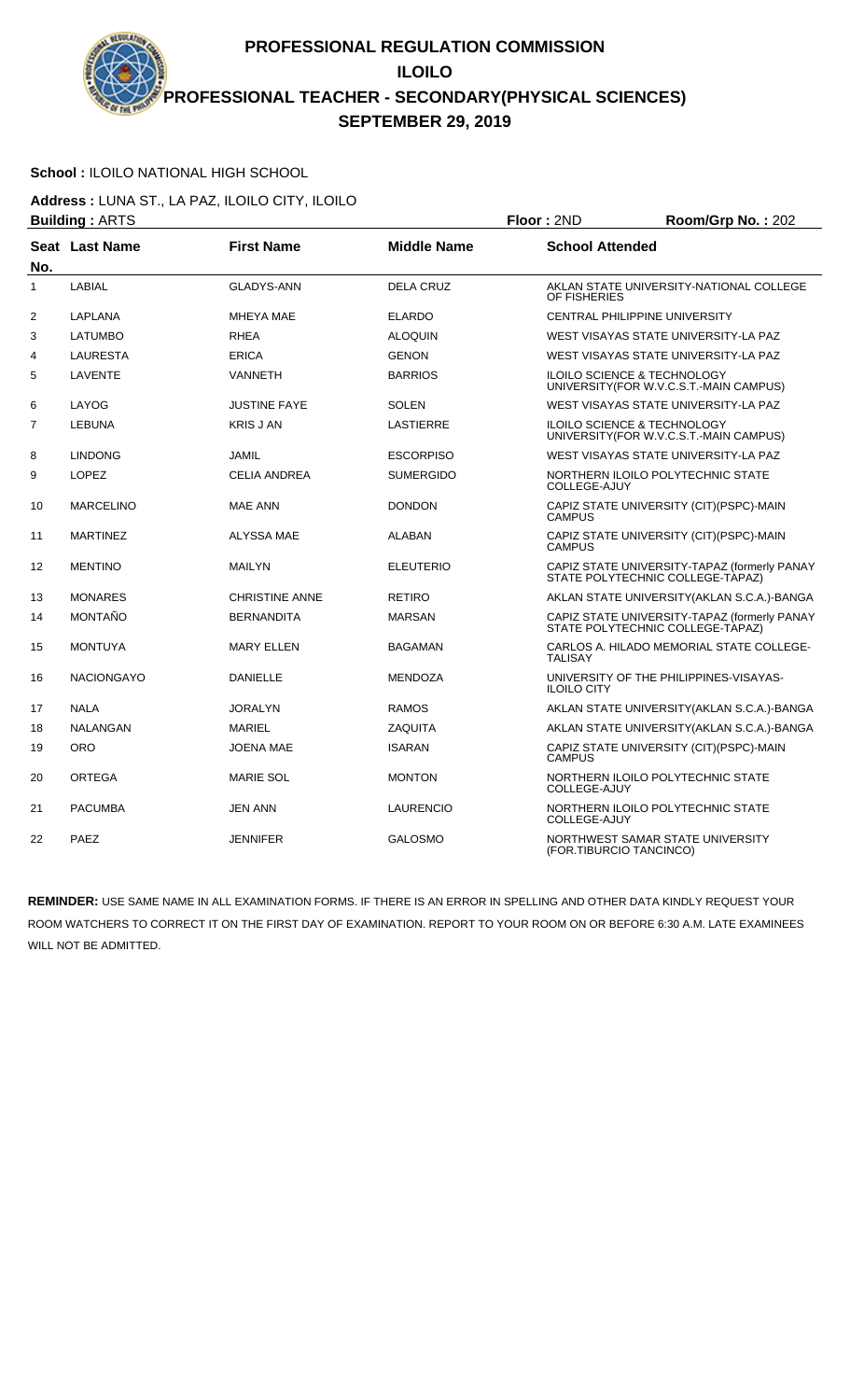# **School :** ILOILO NATIONAL HIGH SCHOOL

**Address :** LUNA ST., LA PAZ, ILOILO CITY, ILOILO **Building :** ARTS **Floor :** 2ND **Room/Grp No. :** 203

|                |                  |                       |                    | .<br>110011101110112121200                                                        |
|----------------|------------------|-----------------------|--------------------|-----------------------------------------------------------------------------------|
| No.            | Seat Last Name   | <b>First Name</b>     | <b>Middle Name</b> | <b>School Attended</b>                                                            |
| 1              | <b>PASTRANA</b>  | <b>ELLEN MAE</b>      | <b>PAMA</b>        | WEST VISAYAS STATE UNIVERSITY-LA PAZ                                              |
| 2              | <b>PERCY</b>     | <b>HAIL CHURCHILL</b> | DE LA FLOR         | WEST VISAYAS STATE UNIVERSITY-LA PAZ                                              |
| 3              | <b>PIN</b>       | <b>CHARLYN</b>        | <b>CALUMAG</b>     | <b>ILOILO SCIENCE &amp; TECHNOLOGY</b><br>UNIVERSITY (FOR W.V.C.S.T.-MAIN CAMPUS) |
| 4              | <b>REBUTALA</b>  | JOHN LLOYD            | <b>MASCARDO</b>    | AKLAN STATE UNIVERSITY (AKLAN S.C.A.)-BANGA                                       |
| 5              | <b>REGALADO</b>  | <b>KINT YRLL</b>      | <b>MACAVINTA</b>   | AKLAN STATE UNIVERSITY (AKLAN S.C.A.)-BANGA                                       |
| 6              | <b>REOMA</b>     | RODULFO JOSE          | <b>MARTINEZ</b>    | AKLAN STATE UNIVERSITY (AKLAN S.C.A.)-BANGA                                       |
| $\overline{7}$ | <b>RETINIO</b>   | <b>LODITH MERTHEL</b> | <b>YECLA</b>       | AKLAN STATE UNIVERSITY (AKLAN S.C.A.)-BANGA                                       |
| 8              | <b>RIVERA</b>    | <b>JUSTINE</b>        | <b>BARRERA</b>     | AKLAN STATE UNIVERSITY (AKLAN S.C.A.)-BANGA                                       |
| 9              | <b>ROBRICO</b>   | <b>CHERRY MAE</b>     | <b>DUYAG</b>       | WEST VISAYAS STATE UNIVERSITY-POTOTAN                                             |
| 10             | <b>RUBIAS</b>    | <b>MA SOFIA GRACE</b> | <b>MOLO</b>        | AKLAN STATE UNIVERSITY (AKLAN S.C.A.)-BANGA                                       |
| 11             | <b>RUBIAS</b>    | <b>REGINE</b>         | <b>DIEGO</b>       | AKLAN STATE UNIVERSITY (AKLAN S.C.A.)-BANGA                                       |
| 12             | <b>RUBIHID</b>   | <b>DALIA</b>          | <b>URQUIOLA</b>    | AKLAN CATHOLIC COLLEGE (formerly AKLAN<br>COLLEGE)                                |
| 13             | <b>RUBIO</b>     | <b>LORLIE JANE</b>    | <b>DIOTAY</b>      | NORTHERN ILOILO POLYTECHNIC STATE<br>COLLEGE-AJUY                                 |
| 14             | <b>SALINAS</b>   | <b>JAHAZIEL FAITH</b> | <b>SALAS</b>       | <b>ILOILO SCIENCE &amp; TECHNOLOGY</b><br>UNIVERSITY (FOR W.V.C.S.T.-MAIN CAMPUS) |
| 15             | <b>SALVARIA</b>  | <b>VALERIE ANN</b>    | <b>PASTERA</b>     | NORTHERN ILOILO POLYTECHNIC STATE<br>COLLEGE-AJUY                                 |
| 16             | <b>SANTO</b>     | <b>MEDELYN</b>        | <b>SINOY</b>       | NORTHERN ILOILO POLYTECHNIC STATE<br>COLLEGE-AJUY                                 |
| 17             | <b>SARCENO</b>   | PRINCESS ASHER MICA   | <b>RIVAS</b>       | AKLAN STATE UNIVERSITY (AKLAN S.C.A.)-BANGA                                       |
| 18             | <b>SELOTERIO</b> | <b>RAVIE MAE</b>      | <b>PRION</b>       | WEST VISAYAS STATE UNIVERSITY-LA PAZ                                              |
| 19             | <b>SISON</b>     | <b>JEDDY</b>          | <b>ZEMATO</b>      | AKLAN STATE UNIVERSITY (AKLAN S.C.A.)-BANGA                                       |
| 20             | <b>SOLLIQUEZ</b> | <b>NARCISO JR</b>     | <b>NEPA</b>        | NORTHERN ILOILO POLYTECHNIC STATE<br>COLLEGE-AJUY                                 |
| 21             | <b>SUA</b>       | <b>ANA MARIE</b>      |                    | AKLAN STATE UNIVERSITY (AKLAN S.C.A.)-BANGA                                       |
| 22             | <b>SUBOSA</b>    | ELLA MAE              | <b>HUALDE</b>      | <b>ILOILO SCIENCE &amp; TECHNOLOGY</b><br>UNIVERSITY (FOR W.V.C.S.T.-MAIN CAMPUS) |